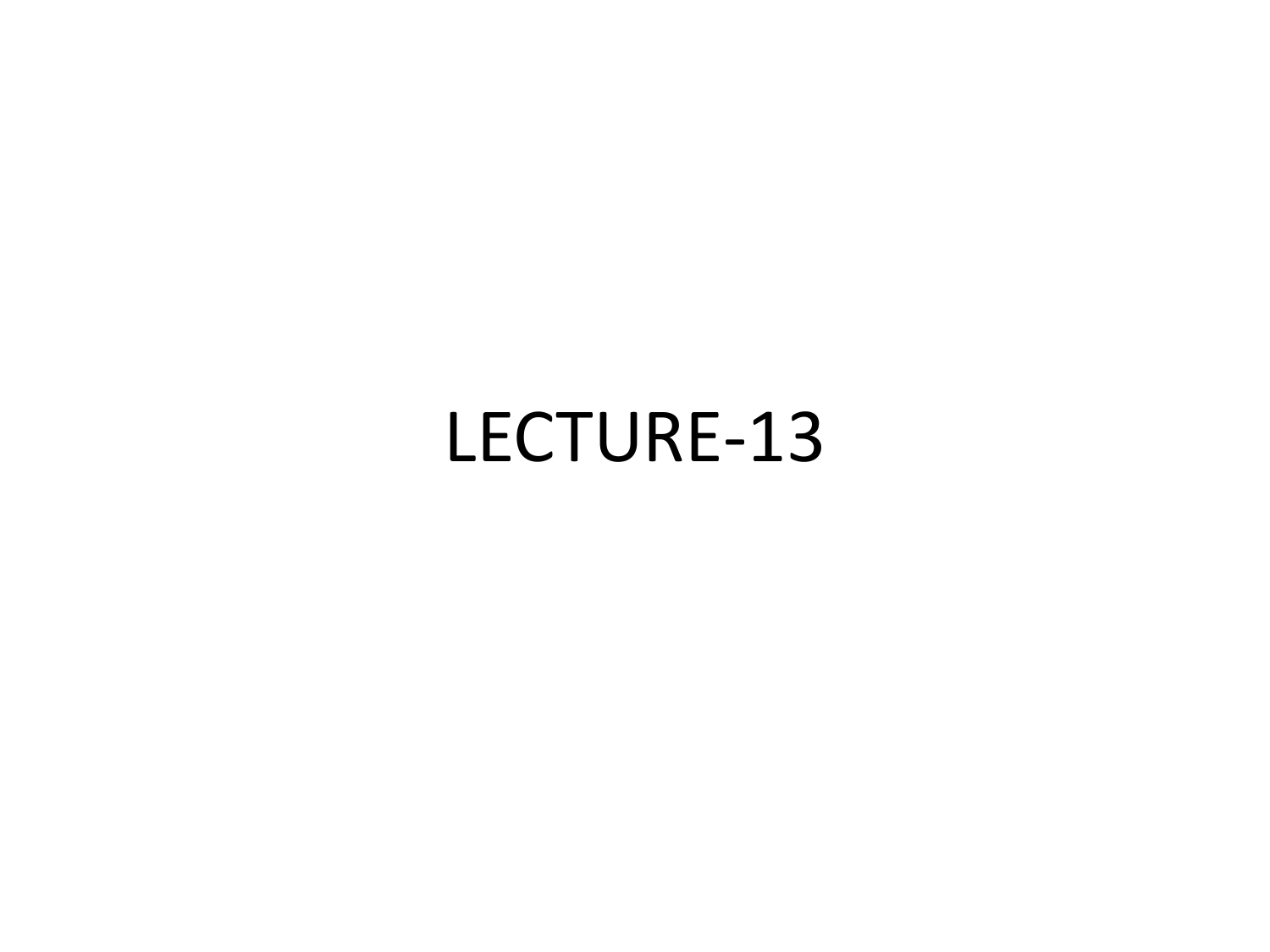#### **Mask Design using AutoCAD**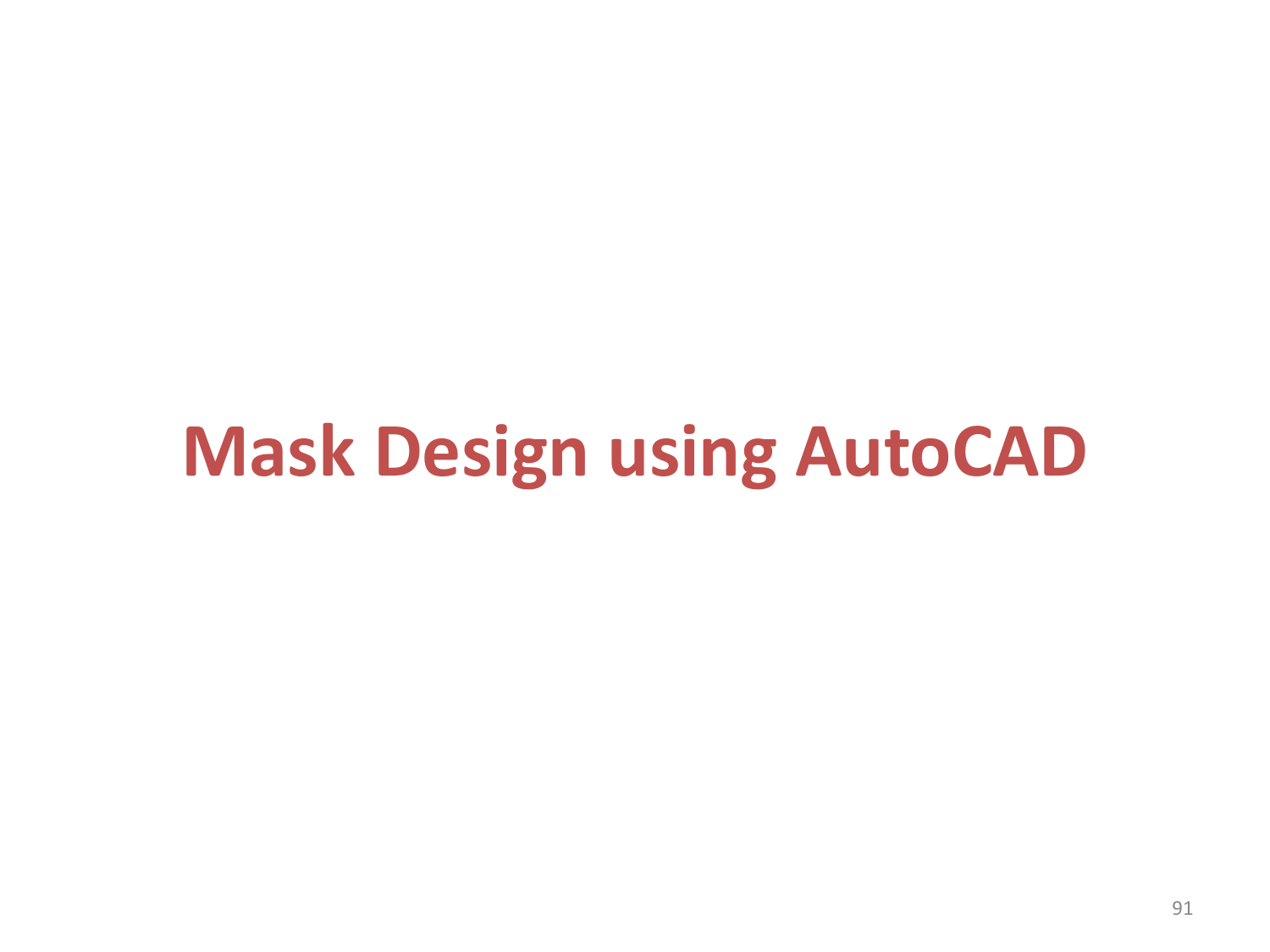# Mask Design Step

- Step 1: Set frame and wafer size dimension
- Step 2: Design alignment mark
- Step 3: Design source and drain mask (Mask 1) block and duplicate to the whole wafer.
- Step 4: Design gate mask (Mask 2) block and duplicate to the whole wafer. Then, inverse the alignment mark to change the polarity.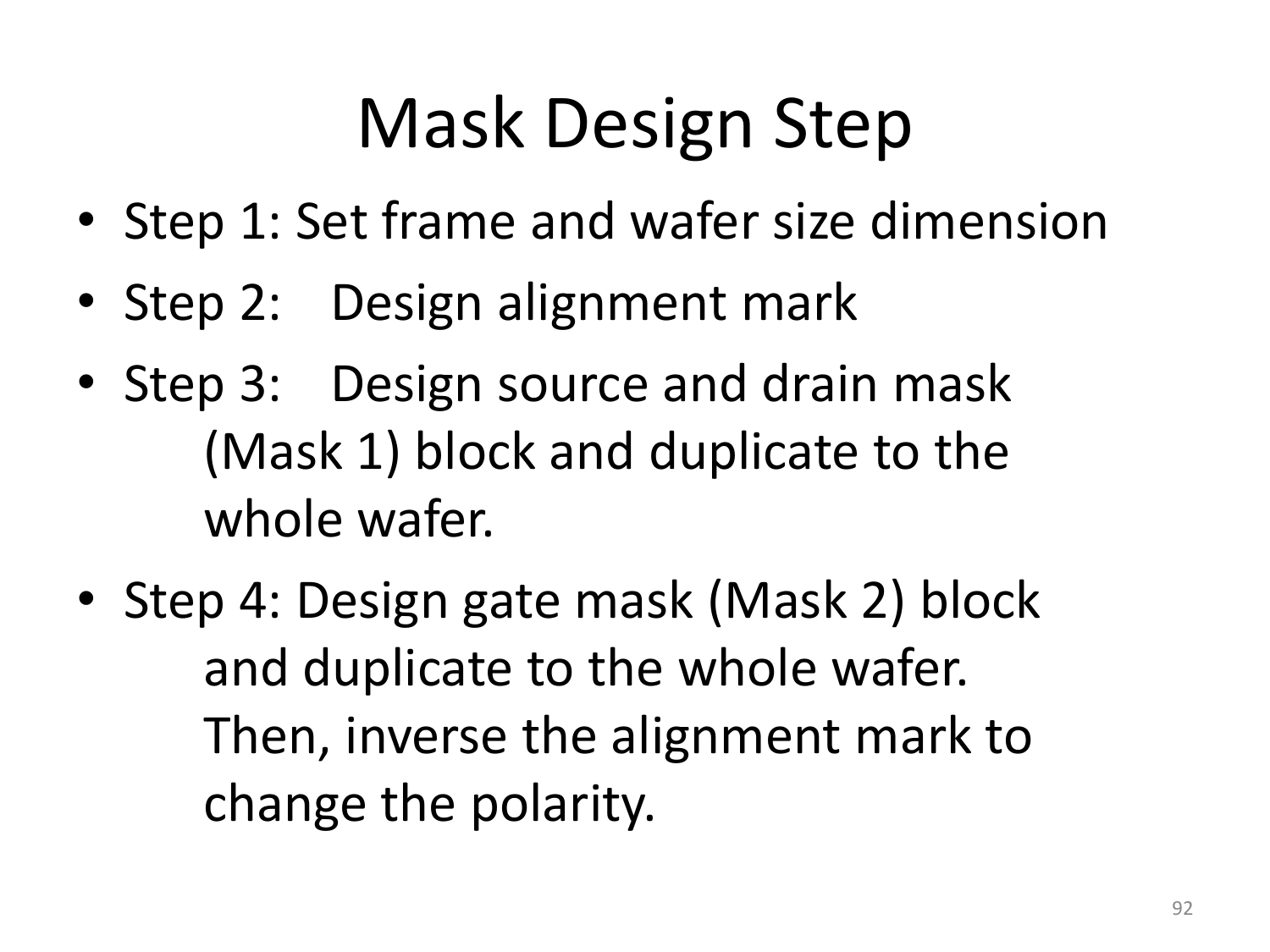- Step 5: Design contact mask (Mask 3) block and duplicate to the whole wafer.
- Step 6: Design Metallization mask (Mask 4) block and duplicate to the whole mask.
- Step 7: Print on transparency film using high resolution printer.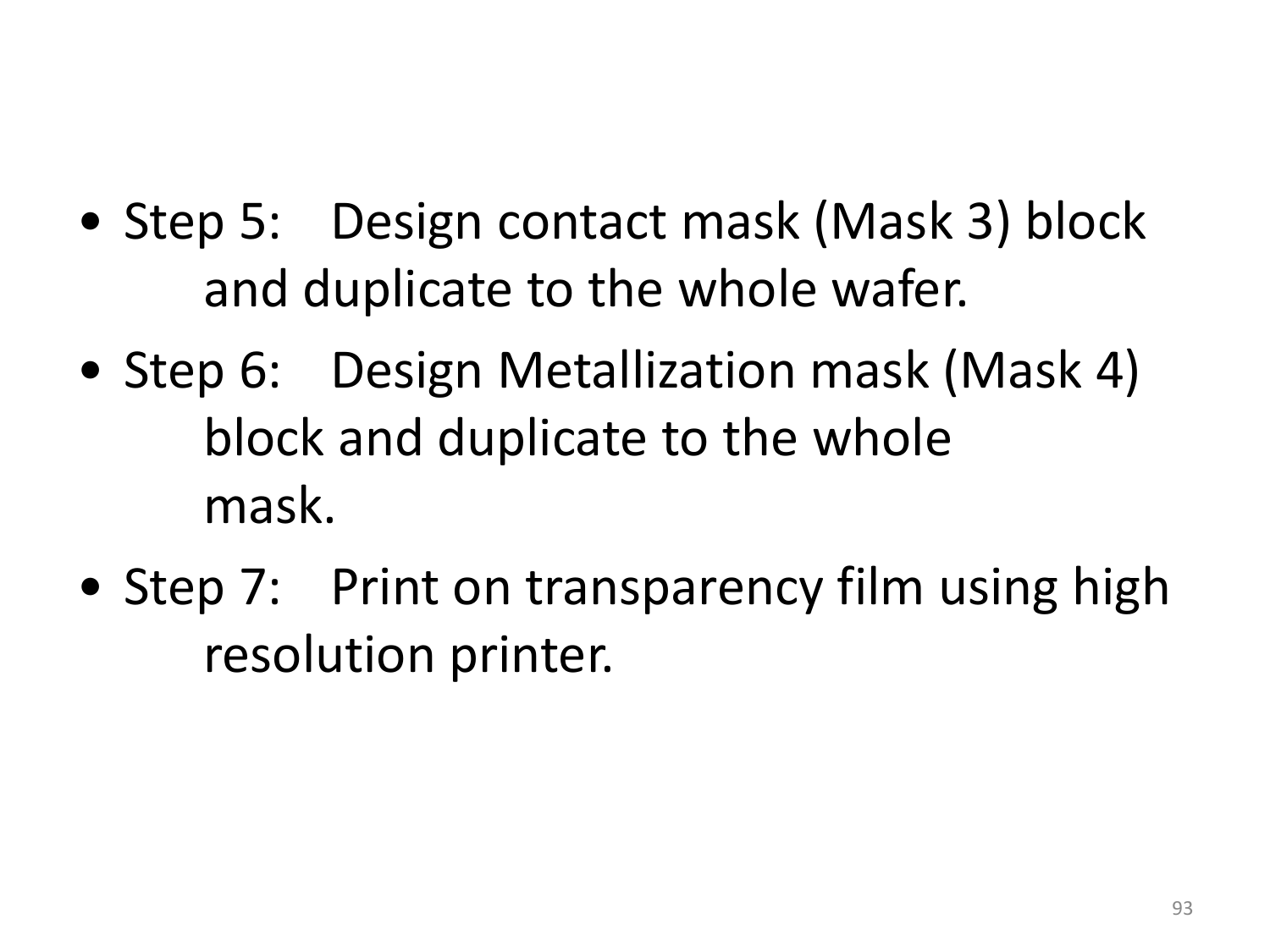#### Step 1: Set frame and wafer size dimension

- The frame size is set to 20" x 12" (A4 paper size).
- The wafer diameter is set to 4" and the wafer block is set to 6" x 6".
- Then the design unit is set to millimeter or micron depend on the designer's convenience.

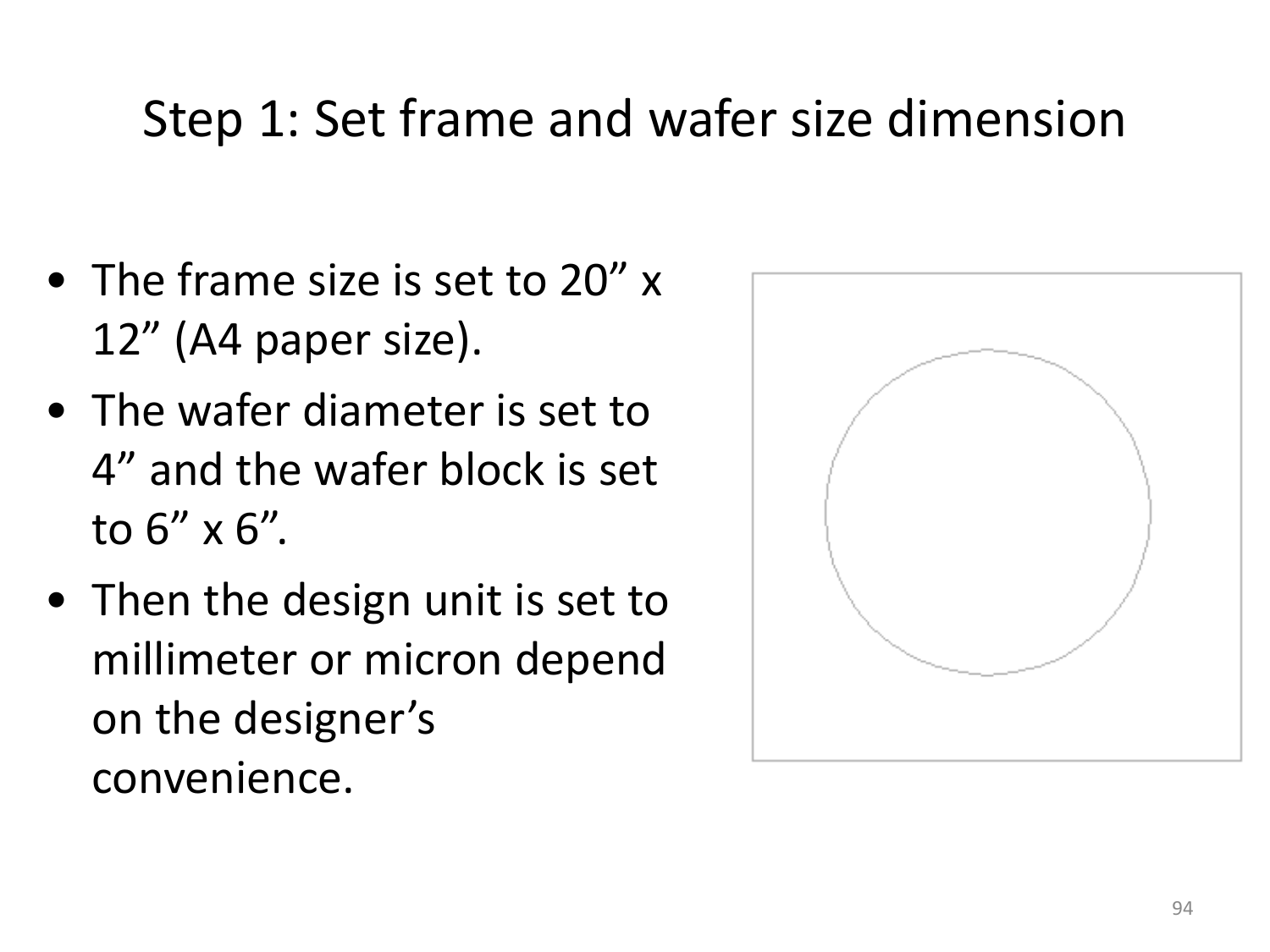# Step 2: Alignment Mark design

- Alignment mark is used to align wafer between layer to layer during the fabrication process.
- First, design the alignment block.
- Then, design the cross an insert it inside the block.

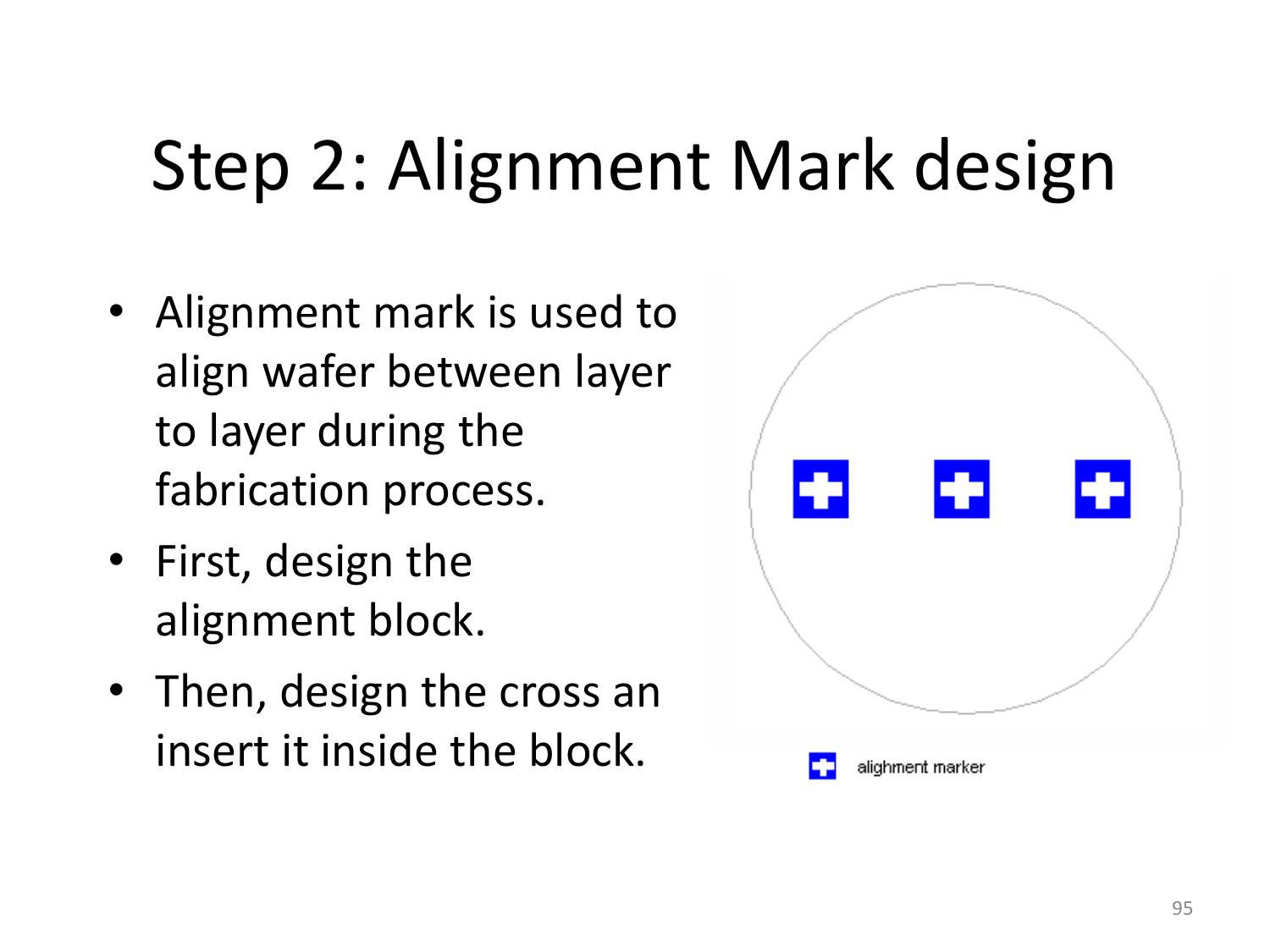#### Step 3: Design source and drain mask

- First, design the mask block.
- Then, design the source and drain region which is uncovered and designed with desired dimension.
- At this mask, the polarity of the alignment block is reversed. The cross is open and the block is opaque.





(uncovered) source and drain region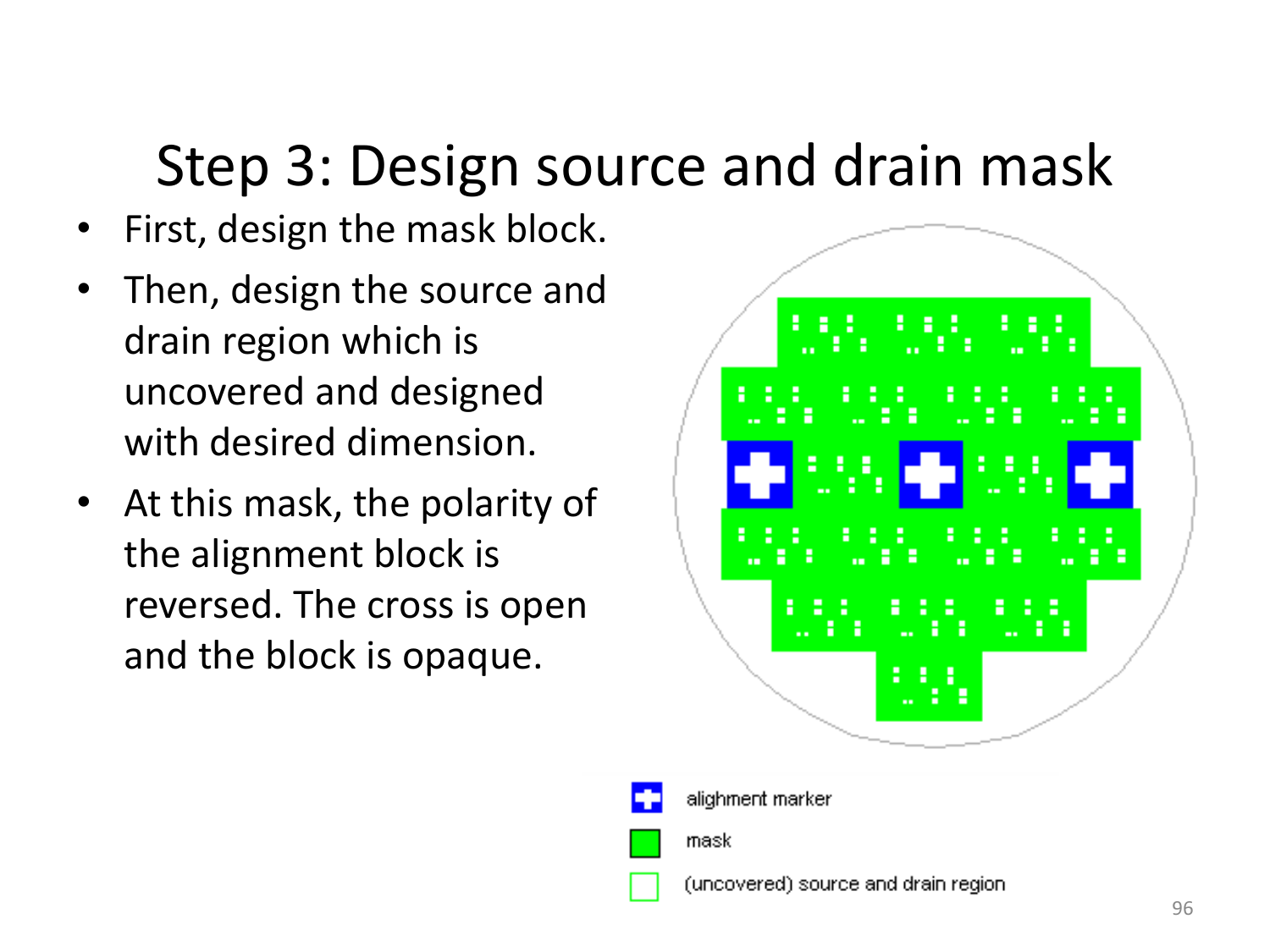# Step 4: Design gate mask

- The red block is the gate mask, it is drawn before the white area.
- The white area on the red layer is the gate region.
- Maintain the mask design



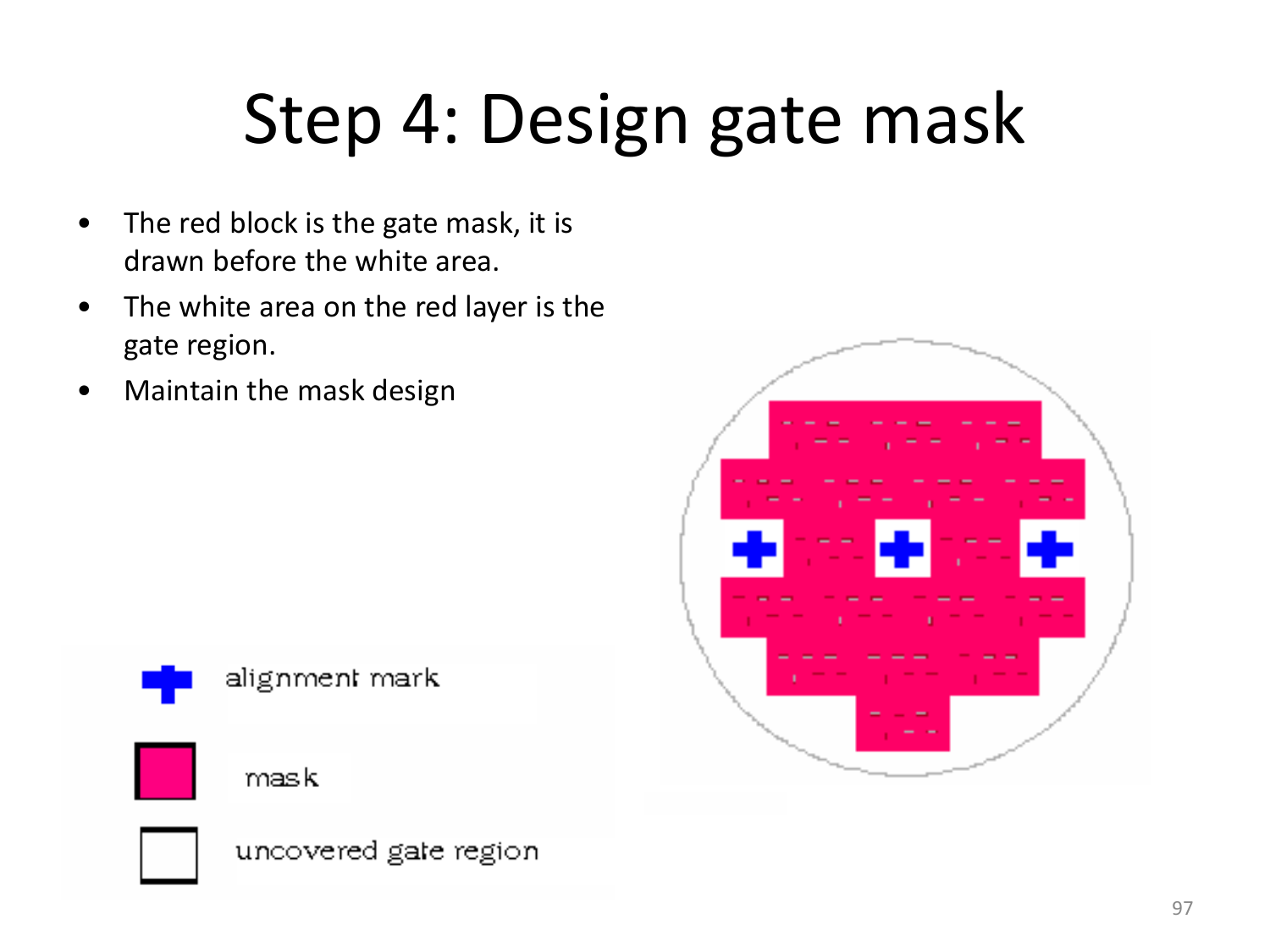# Step 5: Design contact mask

- The brown block is the gate mask.
- The white rectangle is the contact region.
- Maintain the mask design











(uncovered) contact region